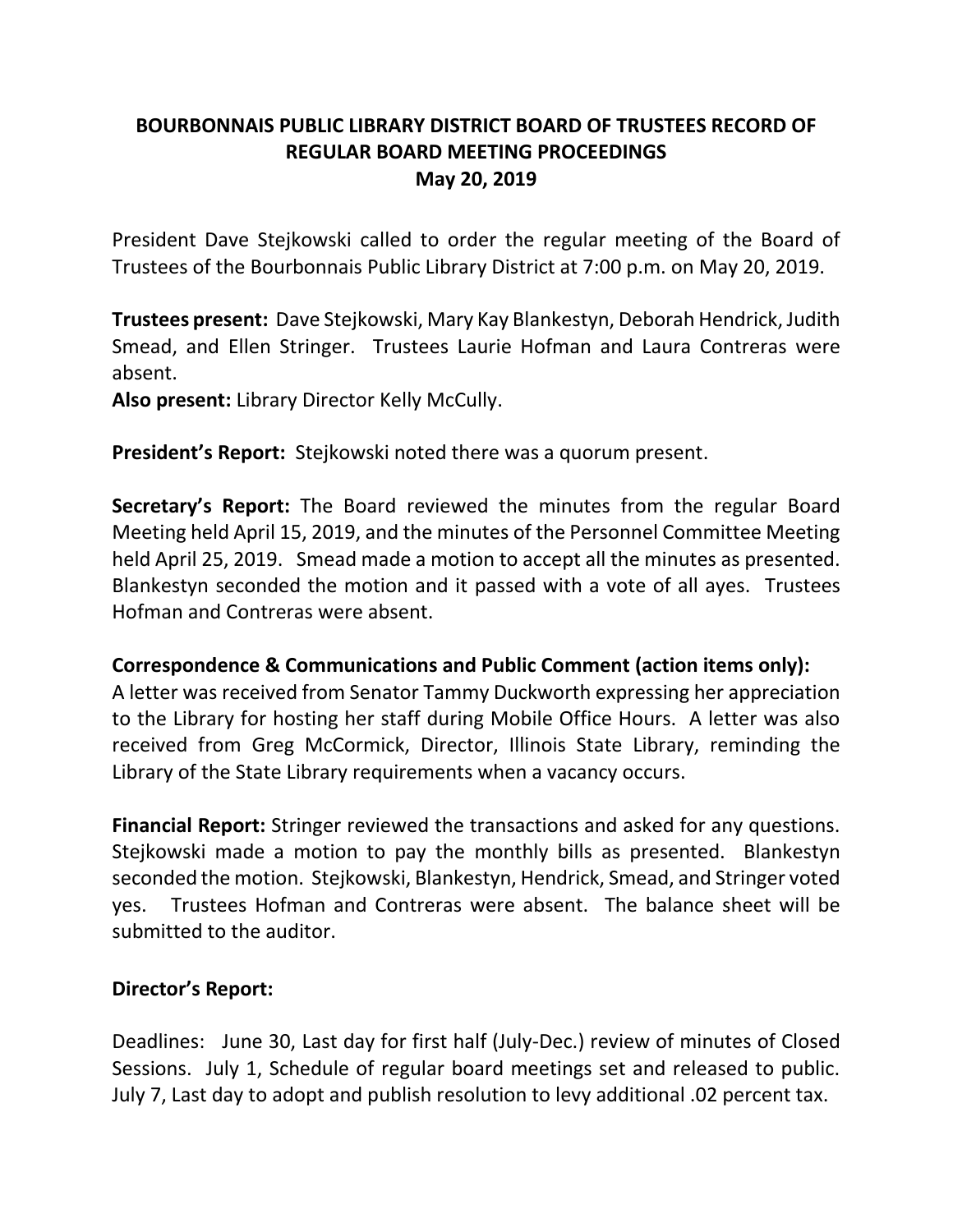Tax Computation Report: The Library received the Tax Computation Report for FY2019-20. Attached form has figures.

Marketing: There are currently 950 people on the library email list. The Library has 1,499 likes on Facebook (62 new likes in one month), and 347 followers on Instagram.

Bookbonnais: The Library will be launching a marketing and fundraising campaign called *Bookbonnais*. T-shirts, tote bags, and vinyl stickers will be available for purchase at the Circulation Desk.

Digital Displays: Two new 50-inch digital displays have been added in the lobby to feature ongoing and special library programming. The displays offer a clean, modern way to promote library programs and have replaced the posting of paper promotional flyers.

Kankakee Area Library Association (KALA): The Kankakee Area Library Association (KALA) includes academic, public, school, and special libraries based with Kankakee County and the surrounding areas. KALA promotes cooperation between all library types to increase efficiency in service. Currently, BPL has two staff members who serve as officers of KALA, Katey Moore, President-Elect and Cassidy Steinke, Vice-President. McCully included a link to access the KALA website.

Summer Reading Adventure: A Universe of Stories will officially launch on Saturday, June 1, from 11 a.m. to 3 p.m. The Launch Party will feature space races, crafts, face painting, a photo booth, and cosmic treats. This adventure is for aliens, astronauts, and androids of all ages!

#### **Committee Reports:**

**Personnel:** Set date for meeting to review Employee Wage Scale FY2019-20. **Finance:** Set date for meeting to review Tax Computation Report & Cost Control Worksheet.

**Policy Committee:** None. **Building and Grounds:** None. **Long Range Planning:** None.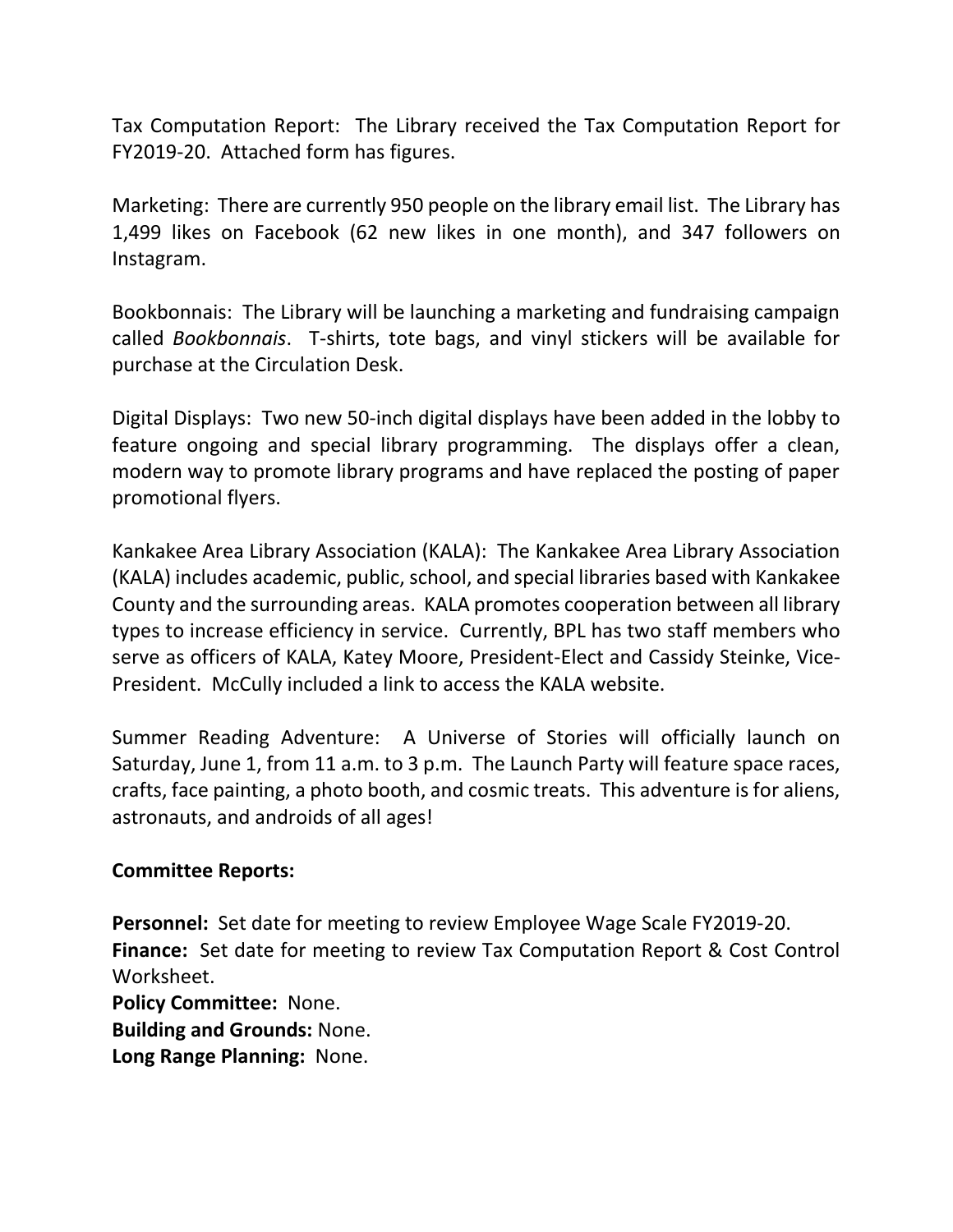### **Unfinished Business:** None

#### **New Business:**

Administer Oath of Office for Reelected Trustees: The Oath of Office was administered by Board President, Dave Stejkowski, to reelected trustees, Ellen Stringer and Deborah Hendrick. Board Secretary, Deborah Hendrick, will administer the oath to reelected trustee, Laurie Hofman, who was absent.

Elect Board Officers: After a brief discussion by the Board, Smead made a motion to retain the current slate of officers. Hendrick seconded the motion. Officers were elected by acclamation. Trustees Hofman and Contreras were absent.

Assign Committee Appointments: Committee appointments will remain the same.

Approve Recommendation from Personnel Committee: This item will be discussed in Executive Session.

Discuss Updates on Prevailing Wage Ordinance: McCully reviewed a message received from Dennis Walsh, Library Legal Counsel, stating the Library no longer needs to approve an annual Prevailing Wage Ordinance.

Discuss and Approve Lighting Project Estimates: McCully discussed the LED Lighting Upgrade Plan for the Library. Quotes for the project were reviewed from Dominion Lighting and Solar Inc., Batteries & Bulbs, Green Bee, and A & L Technical Services Inc. After a brief discussion, Blankestyn made a motion to approve the hiring of Dominion Lighting and Solar Inc. for the project. Smead seconded the motion and it passed with all ayes. Trustees Hofman and Contreras were absent.

Discuss and Approve Form SP8-*Reciprocal Borrower Registration Agreement Form*: McCully explained the Reciprocal Borrower Registration Agreement Form. Stejkowski made a motion to approve the form. Stringer seconded the motion and it passed with a vote of all ayes. Trustees Hofman and Contreras were absent.

#### **Executive Session:**